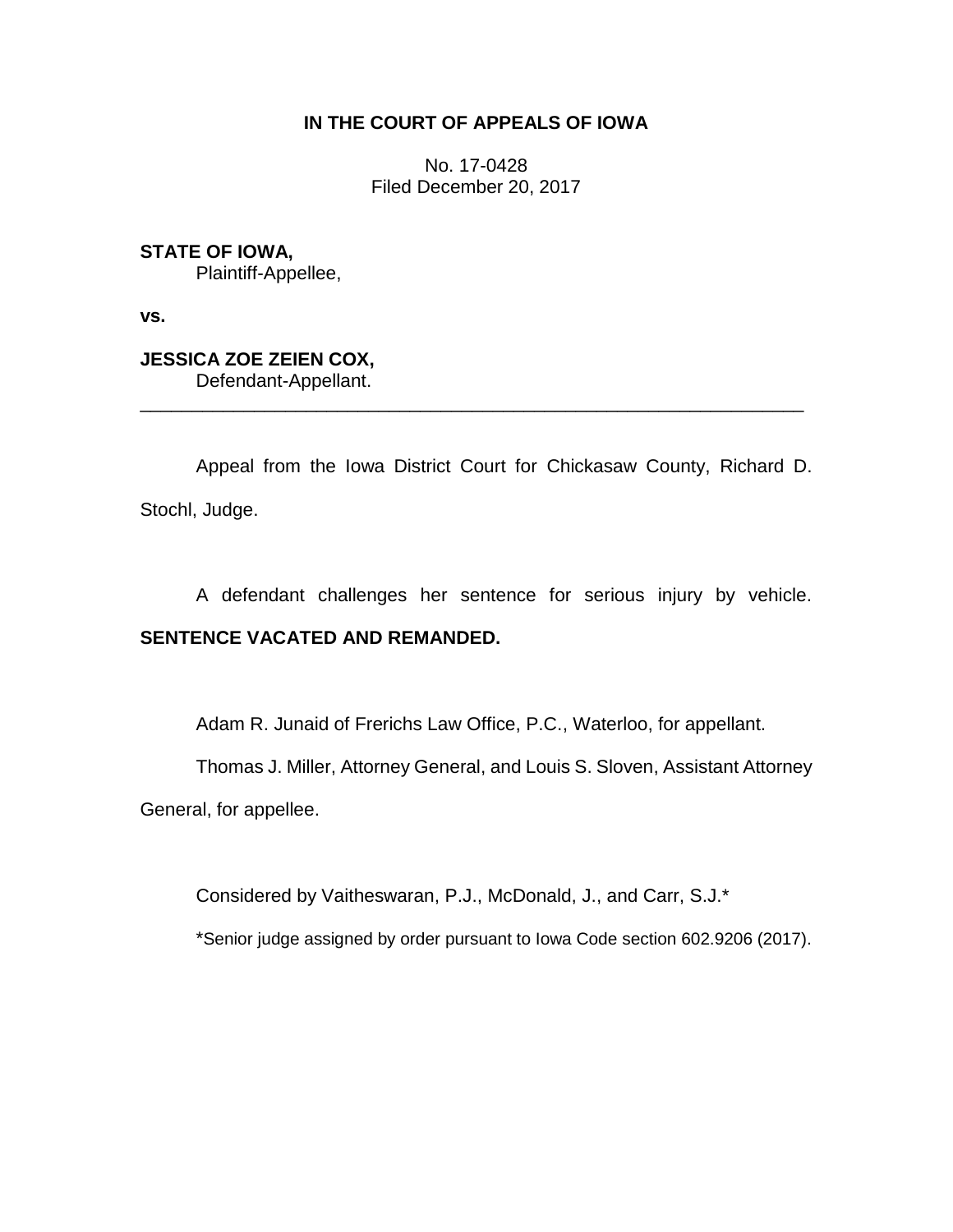## **MCDONALD, Judge.**

Jessica Zeien-Cox pleaded guilty to the charge of serious injury by vehicle, in violation of Iowa Code section 707.6A(4) (2015). At sentencing, she requested the district court defer judgment. The district court denied the request to defer judgment and instead sentenced Zeien-Cox to an indeterminate term of incarceration not to exceed five years, suspended the sentence, and placed her on probation. Zeien-Cox challenges her sentence in this appeal, contending the district court abused its discretion in imposing sentence by considering impermissible information.

We review sentencing decisions for correction of errors at law. *See State v. Witham*, 583 N.W.2d 677, 678 (Iowa 1997). We will not disturb a sentence unless the defendant demonstrates an abuse of discretion or a defect in the sentencing procedure. *See State v. Formaro*, 638 N.W.2d 720, 724 (Iowa 2002); *State v. Gonzalez*, 582 N.W.2d 515, 516 (Iowa 1998). Resentencing is required if a court considers improper information at the time of sentencing. *State v. Grandberry*, 619 N.W.2d 399, 401 (Iowa 2000).

At issue in this case is whether it was proper for the district court to consider Zeien-Cox's intimate relationship with a man subject to an arrest warrant as an aggravating factor in imposing sentence. Specifically, the presentencing investigation report (PSI) contained the following information:

The defendant is single and not in a relationship at this time. She reports being pregnant with twins as a result of a relationship with William Charles Anderson . . . . She reports he is in North Dakota and they broke up after five months due to arguments. She hopes they will reconcile. She denies he has any history of arrest, substance abuse or mental health problems. However, on line court records indicate there is an active warrant for William's arrest for

2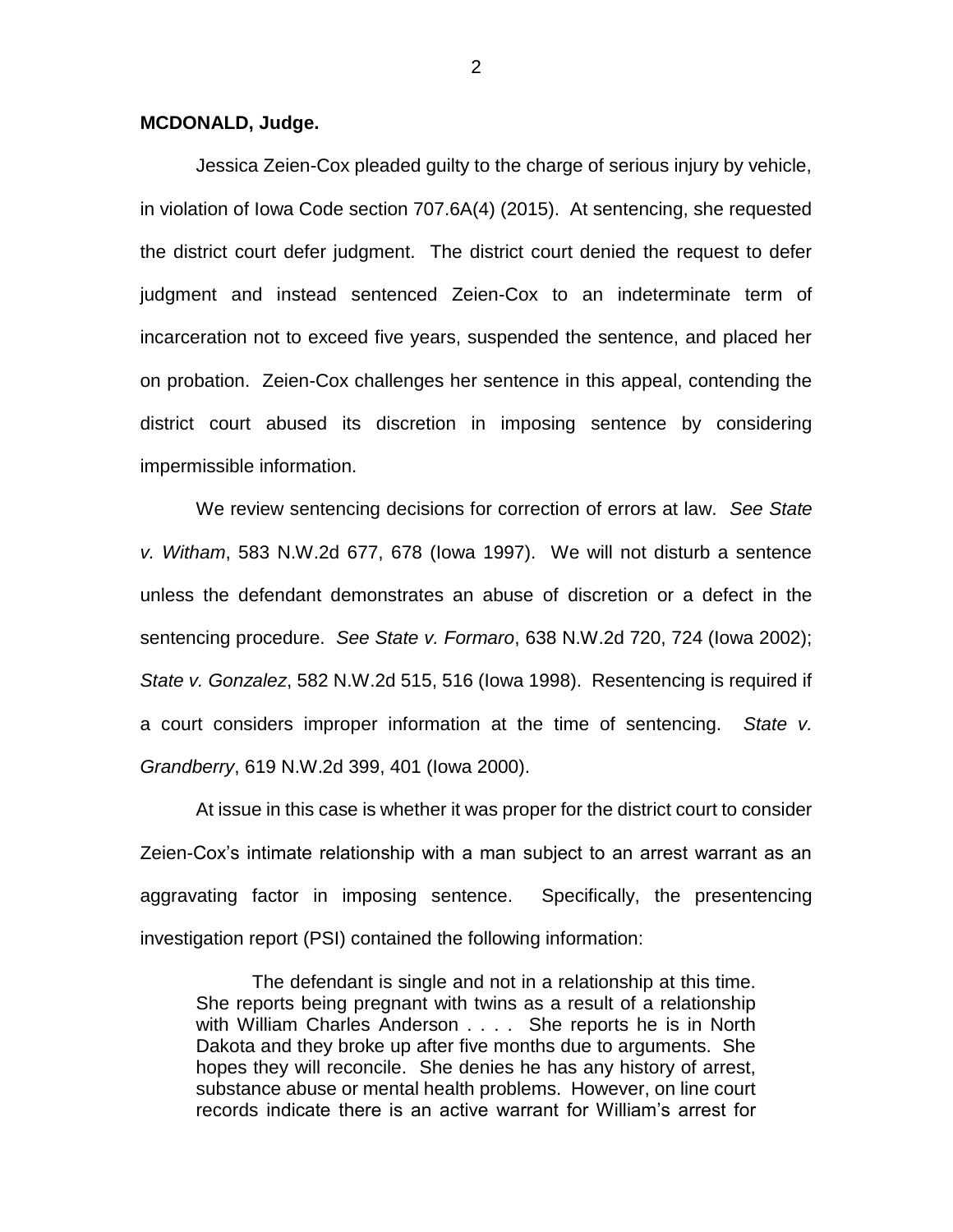felony drug charges in Black Hawk County . . . . The warrant was issued in August 2016 after Tri County Drug Task Force executed a search warrant at his Cedar Falls apartment allegedly finding marijuana, hashish and a .40-caliber handgun.

At the sentencing hearing, the district court explained its reasons for imposing

sentence:

THE COURT: Jessica Zoe Zeien-Cox, you are hereby adjudged guilty of the offense of serious injury by vehicle in violation of Iowa Code section 707.6A(4). I do not believe that a deferred judgment is appropriate under these circumstances. I've reviewed the [PSI], and one thing that does concern me is the fact that after this incident occurred, you were in a relationship with a man whose house was subjected—or a search warrant was executed on his home. Marijuana, hashish, and a .40-caliber revolver were in his home. That was in August of 2016. According to the PSI, you are about two months pregnant, so you continued to have a relationship with him after he was arrested. Is that incorrect?

THE DEFENDANT: That is incorrect. I had no idea that he had been in trouble. And we—

THE COURT: But, I mean, you're due in August of 2017; correct?

THE DEFENDANT: Correct.

THE COURT: So your relationship with him was after he had been arrested pursuant to a drug search warrant executed by the Tri-County Drug Task Force; correct?

THE DEFENDANT: Correct. But I did not know about that—

THE COURT: I understand.

THE DEFENDANT: —until I—

THE COURT: I understand.

THE DEFENDANT: —had gotten that paperwork back.

THE COURT: I also take into consideration the very serious nature of this incident, including the serious injuries not only to the victim who has written on behalf of himself but also the two other victims, this incident—the fact that it occurred very shortly after you had inhaled [illegal drugs] within the vehicle while operating the motor vehicle. I sentence you to an indeterminate term not to exceed five years, fine of \$750.00. However, I do suspend the \$750.00 fine and place you on formal probation for a period of no less than five years. However, due to my concerns and the State's position as to deterrence, I do believe it is appropriate that you reside at the Women's Center for Change in Waterloo, Iowa, for a period of up to one year or until maximum benefits can be obtained. This will allow you to continue to work, to continue to pursue your college education,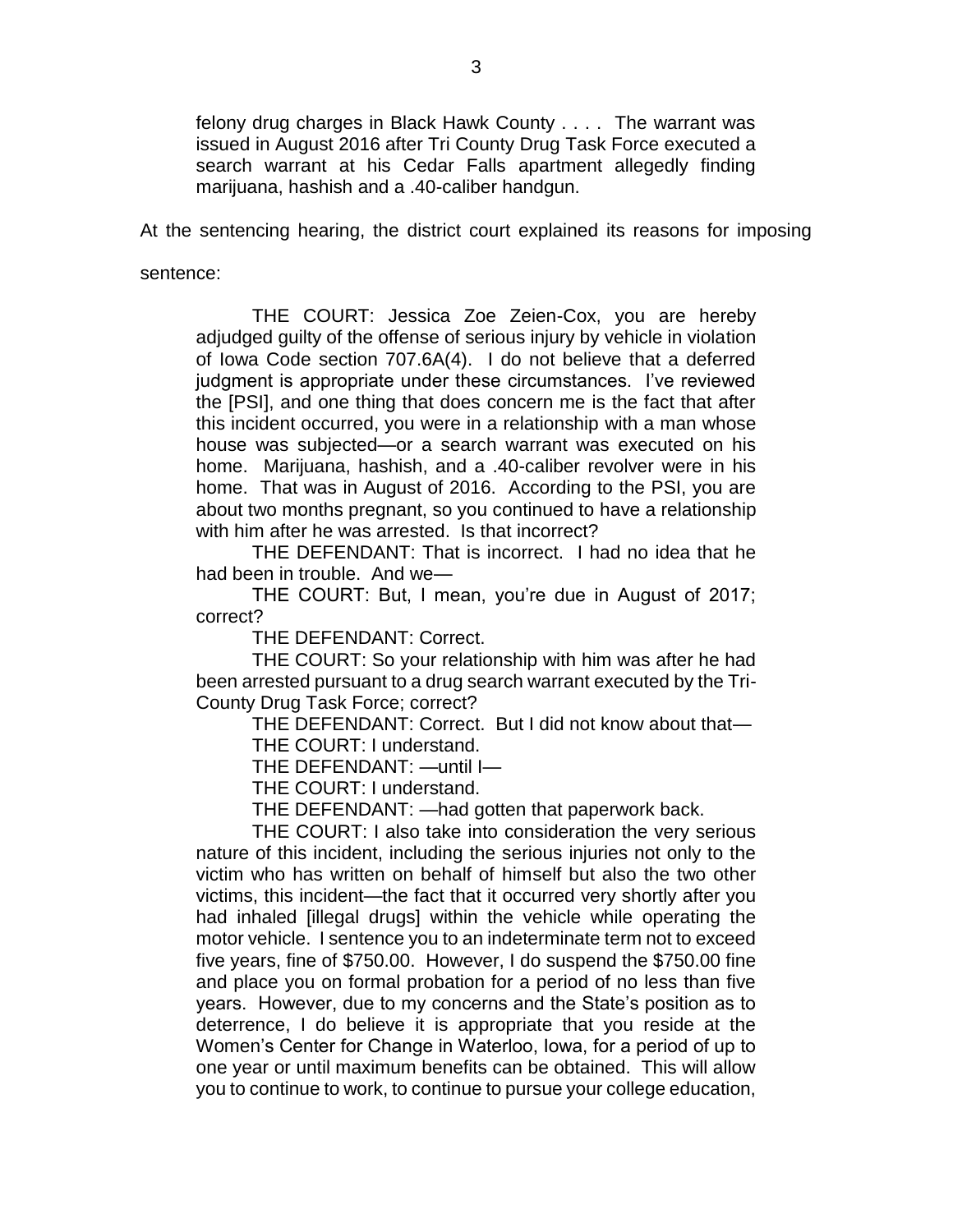but it will also allow you to have the supervision that I still believe you need under these circumstances. . . .

The reason for my sentence is the defendant's age, the circumstances of the offense, the work she has done since the incident occurred.

The sentencing order that followed listed as reasons for the sentence: "nature of offense," "prior record," and "PSI."

As a general proposition, it is not impermissible for the sentencing court to consider a defendant's personal relationships in imposing sentence. The Code provides the sentencing court shall consider the "defendant's family circumstances" and "[s]uch other factors as are appropriate" in imposing sentence. Iowa Code § 907.5. In addition, the sentencing court is "free to consider portions of a presentence investigation report that are not challenged by the defendant." *Grandberry*, 619 N.W.2d at 401. The presentence investigation report "shall" consider a defendant's "social history." *See* Iowa Code § 901.3(1)(b). The sentencing court's consideration of the defendant's personal relationships only makes sense—one is known by the company one keeps, birds of a feather flock together, et cetera. The quality of the defendant's social network and support system—whether considered as "family circumstances," "social history," or "other factors as are appropriate"—bears directly on the issue of whether the defendant will succeed under supervised probation and thus whether supervised probation is an appropriate sentence. *See, e.g., State v. Jasper*, No. 01-1286, 2002 WL 1430746, at \*1 (Iowa Ct. App. July 3, 2002) (stating the defendant's "current support network directly reflects on his chances for reform or rehabilitation, and also reflects on the court's duty to protect the public from further criminal activity");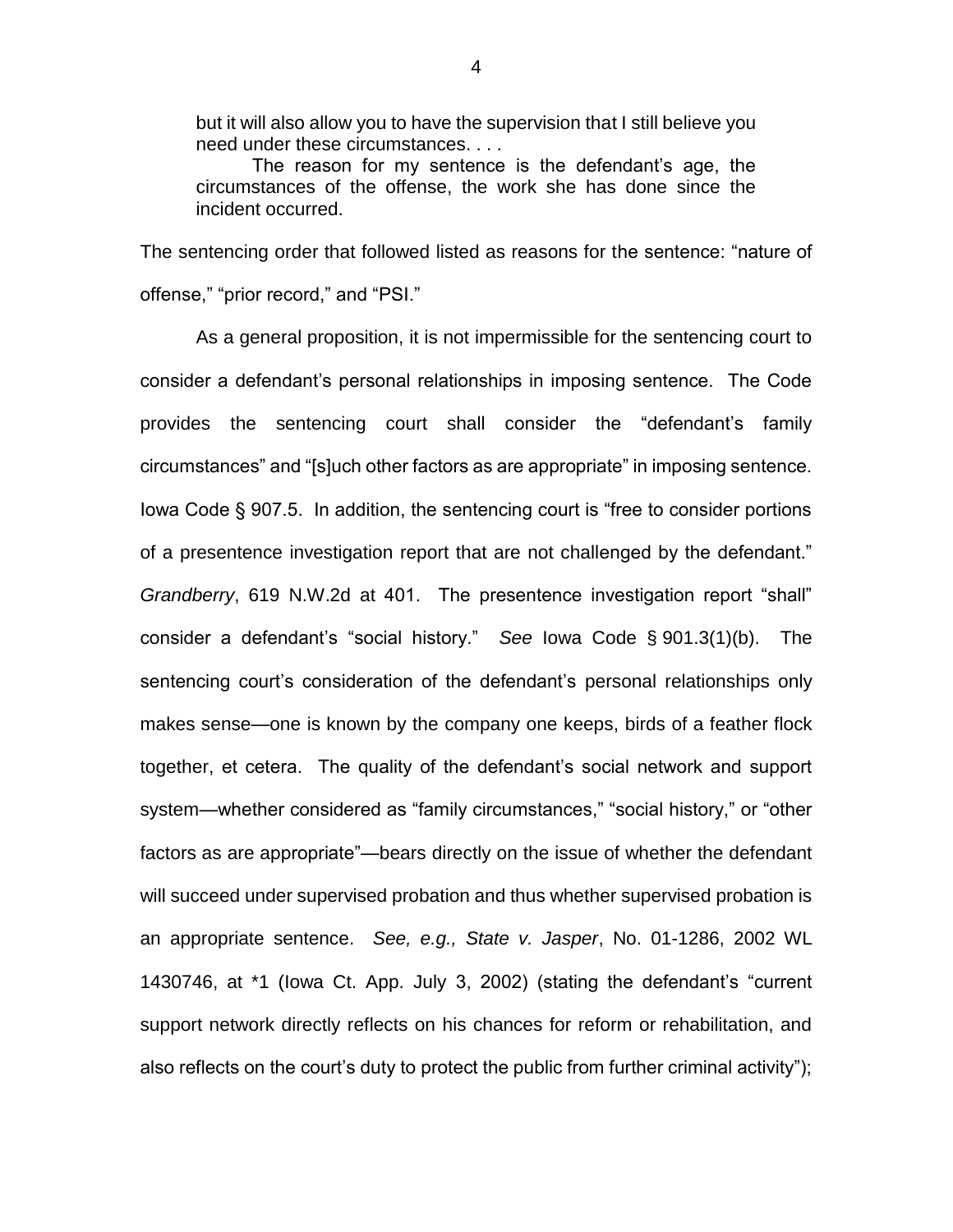*State v. Hellman*, No. 00-1679-CR, 2001 WL 301459, at \*1 (Wis. Ct. App. Mar. 29, 2001) (considering defendant's choices of paramours in imposing sentence).

We nonetheless conclude the district court abused its discretion in sentencing this defendant. Where the defendant challenges the sentencing court's reliance on certain information in imposing sentence, "the issue presented is simply one of the sufficiency of the record to establish the matters relied on." *State v. Longo*, 608 N.W.2d 471, 474 (Iowa 2000). Here, the sentencing court took into consideration the defendant's intimate relationship with Anderson but repeatedly stated it considered the fact the defendant continued the relationship with Anderson after Anderson had been arrested. These facts are not supported by the record. There is nothing in the record showing Anderson was arrested. Rather, the record reflects Anderson was subject to an arrest warrant. Second, the defendant denied knowledge of Anderson's activities and also denied an ongoing relationship with Anderson. The presentence investigation report stated, "The defendant is single and not in a relationship at this time."

The State contends the district court's misstatements were immaterial to sentencing. We disagree. The nature of the defendant's relationship to Anderson and Anderson's alleged criminal conduct appear to have been significant considerations for the sentencing court. In considering those facts, the district court appeared to have misapprehended the sentencing record. Consideration of information not supported by the sentencing record is a defect in the sentencing procedures that requires remand for resentencing. *State v. Messer*, 306 N.W.2d 731, 733 (Iowa 1981). This is true even if the improper factors were only a "secondary consideration." *Grandberry*, 619 N.W.2d at 401.We do not speculate